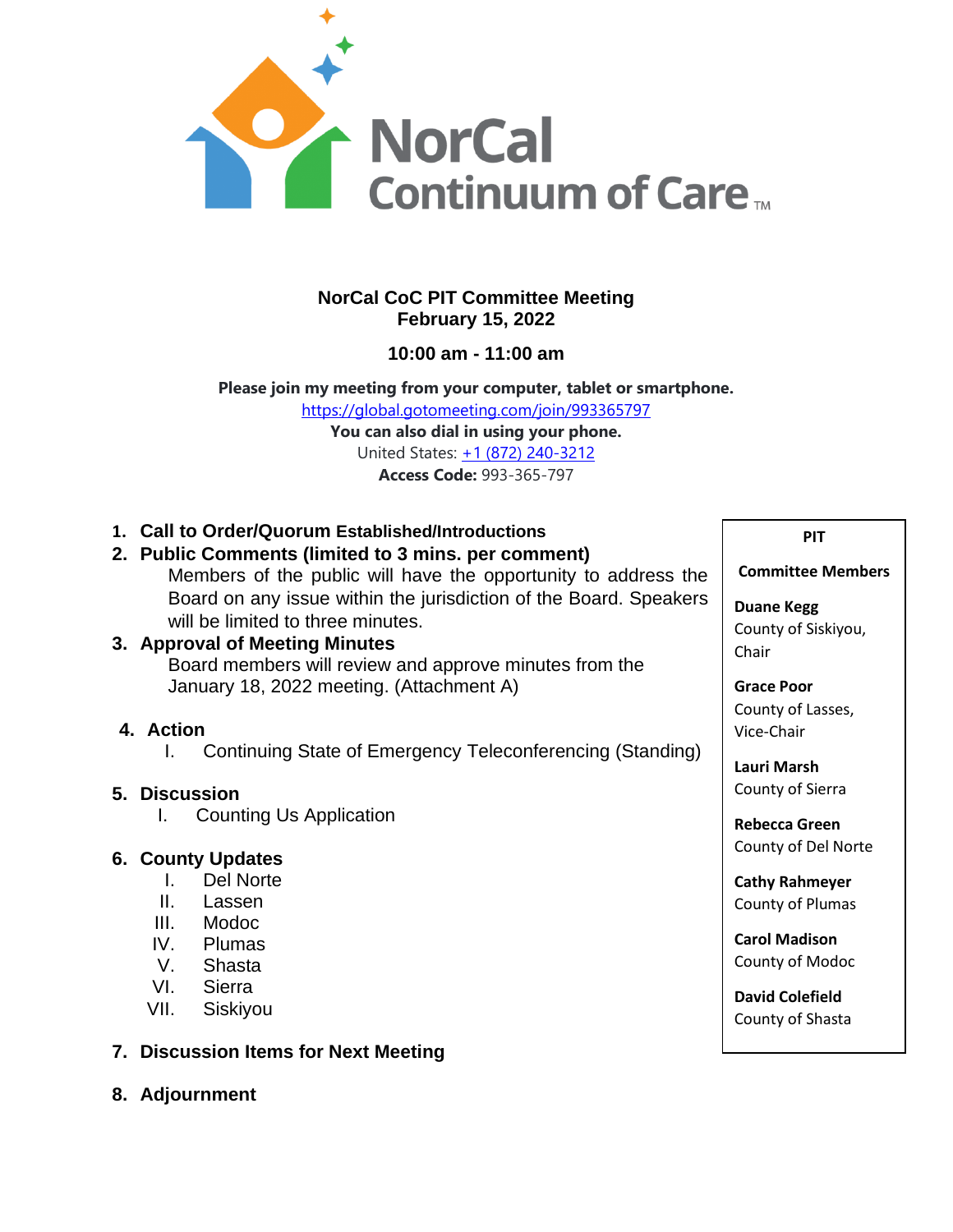

# **Next Meeting** March 15, 2022

# **10:00 am – 11:00 am**

If requested, the agenda shall be made available in appropriate alternative formats to persons with a disability, as required by Section 202 of the Americans with Disabilities Act of 1990 (42 U.S.C. Sec. 12132), and the federal rules and regulations adopted in implementation thereof. You may contact the Shasta County Housing and Community Action Agency at 530-225-5160 for disability-related modifications or accommodations, including auxiliary aids or services, in order to participate in the public meeting. **The agenda shall include information regarding how, to whom, and when a request for disability-related modification or accommodation, including auxiliary aids or services, may be made by a person with a disability who requires a modification or accommodation in order to participate in the public meeting.**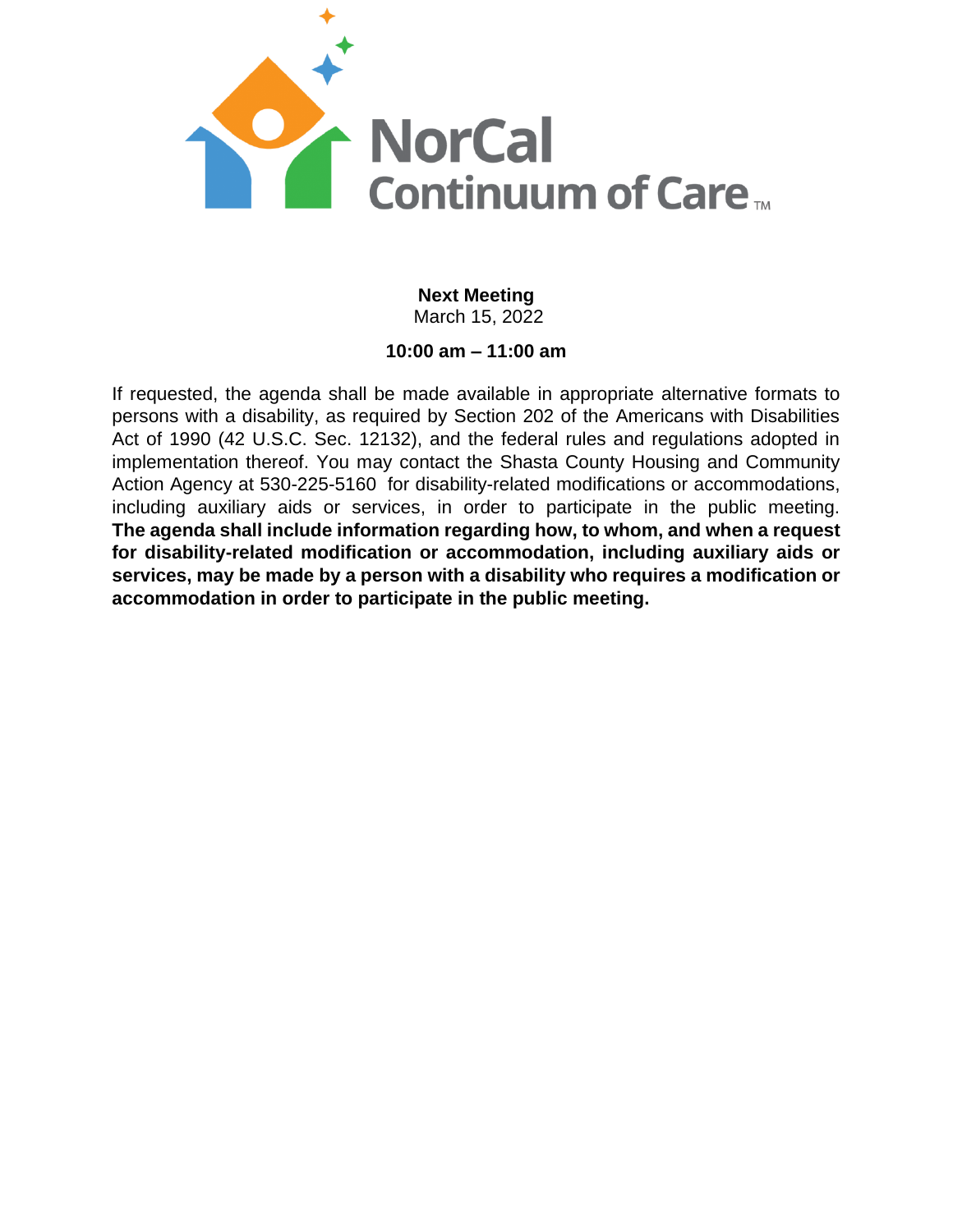

### **NorCal CoC PIT Committee Meeting Minutes January 18, 2021 10:00am –11:00am Via Teleconference**

### **9. Call to Order/Quorum Established/Introductions**

Meeting was called to order at 10:24 am by Duane Kegg, Chairperson/ Vice-Chairperson. Quorum was established.

Members Present: Duane Kegg, (Siskiyou), Grace Poor (Lassen), Cathy Rahmeyer (Plumas), Laurie Marsh (Sierra). Absent: Carol Madison (Modoc), David Colefield (Shasta), Rebecca Green (Del Norte).

Alternate Members Present: Maddelyn Bryan (Siskiyou)

Lead Agency: Keith Anderson, Shannon Goodwin and Debbie Maysey

Members of the Public: Kristin Schreder-City of Redding

\*There was a brief discussion around items on the Agenda as a Quorum was not met until Laurie Marsh joined.

### **10. Public Comments (limited to 3 mins. per comment)**

Kristen Schreder explained how important it is that all Counties provide information on the Sheltered homeless facilities, so the information is added to the drop down in the App. She explained that this was an issue on the last count so the name of facilities was incorrect.

### **11. Approval of Meeting Minutes**

Duane Kegg made a motion to approve the meeting minutes from December 21, 2021, as submitted/ as amended with the requested addition, seconded by Grace Poor. Roll call Vote was taken, All- approved None- opposed.

#### **4.Action**

I. Continuing State of Emergency Teleconferencing (Standing)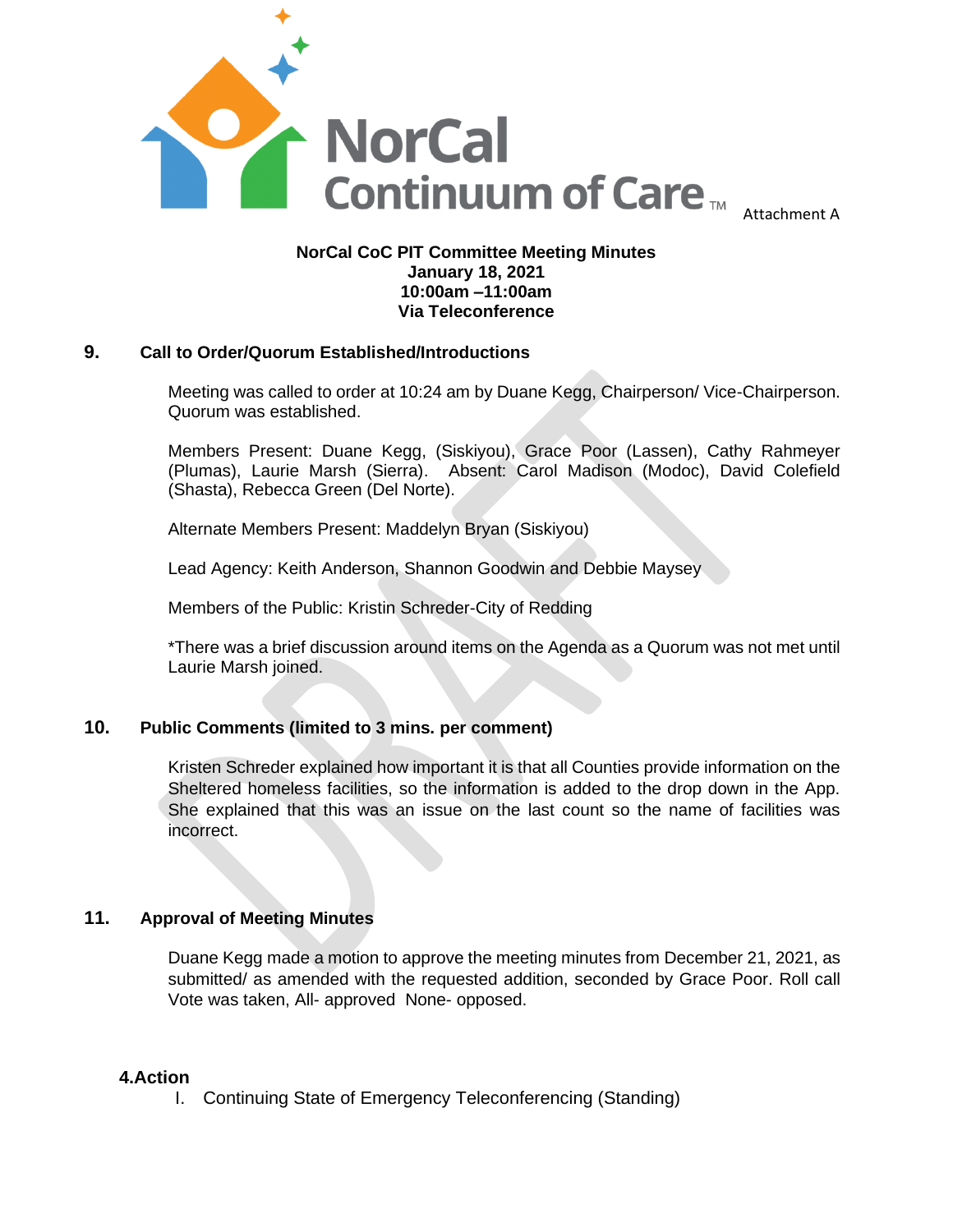

Duane Kegg called for a discussion as there was none, he made a Motion that the PIT Committee Meetings continue to be held be Teleconference. The Motion was seconded by Grace Poor. Roll Count Vote was taken: All-approved Noneopposed.

II. HIC Count Form (Attachment B)

 Duane called for a discussion. Grace Poor asked Keith if they could fill out one form to record scattered sites. Keith replied yes and the discussion was concluded. Grace Poor made a motion to except the Form as presented, the motion was seconded by Cathy Rahmeyer. Roll call Vote was taken: Allapproved None-opposed

III. Addition of members for Del Norte County (Attachment C

Duane asked for a Motion to except the addition of Rebecca Green and Roy Jackson as representatives for Del Norte County.

 The motion was made by Cathy Rahmeyer and seconded by Laurie Marsh. Roll Call was taken: All-approved None-opposed

IV. Greeting Message and Question Settings for "Counting US" Application

Keith went over the options surrounding the Greeting both on the App and the Paper Form. The Introduction will state that the information obtained is Confidential and Anonymous, it will be used to obtain funding for programs. He explained the default affects Youth age 13 and all Adults living within a household, this information will be gathered independently for each household member. It will regard substance abuse and any disabilities. This information for minors 13 under will not be collected. Keith explained this information will be on both the App and the Paper Form for consistency.

A Motion was made by Cathy Rahmeyer to except the verbiage of the default wording as presented and that it only be collected for 13yr old youth and adults in a household. The Motion was seconded by Grace Poor. Role call Vote was taken: All-approved None-opposed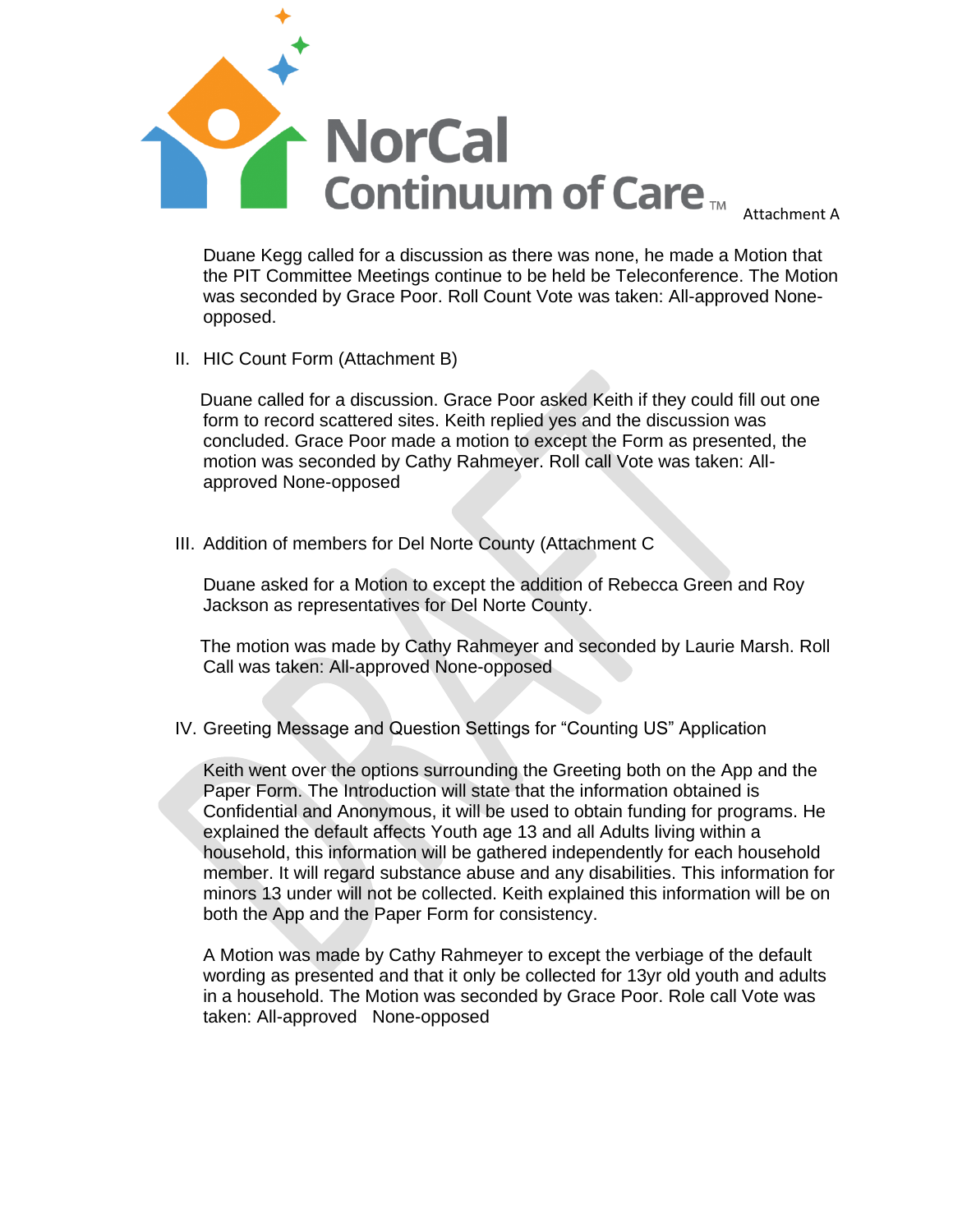

#### V. PIT Methodology (Attachment D)

Duane opened the PIT Methodology up for discussion. Grace Poor asked if there were any significant changes. Keith explained there were around gathering all the Facilities that are housing homeless. He asked that all counties get a list to Shannon as soon as possible.

VI. Sheltered Survey (Attachment E) and Unsheltered Survey (Attachment F)

Add the Greetings information to the Surveys.

Cathy Rahmeyer made a Motion to except the Greetings verbiage to both Surveys. The Motion was seconded by Grace Poor. Role call Vote was taken: All-approved None-opposed.

#### **5.Discussion**

I. Update on Counting Us App and Survey (Grace Poor)

Grace asked when the App would be ready. Again, it was stressed that once all the Counties provided a list of Homeless facilities that the folks at Symtec could create an accurate list for the dropdown list on the App. This will insure more accurate information for the report.

Keith offered staff time for the date entry of paper surveys. He said this did not mean that they could send all their surveys but, if they needed help his staff may have limited time available.

II. Addendum Questionnaires (Roy Jackson)

Roy was not present, and the Addendum was not available.

III. Confirm each county, HIC count locations

 Again, Keith, Kristin and Shannon went over the importance of receiving this information as soon as possible so the App could be updated.